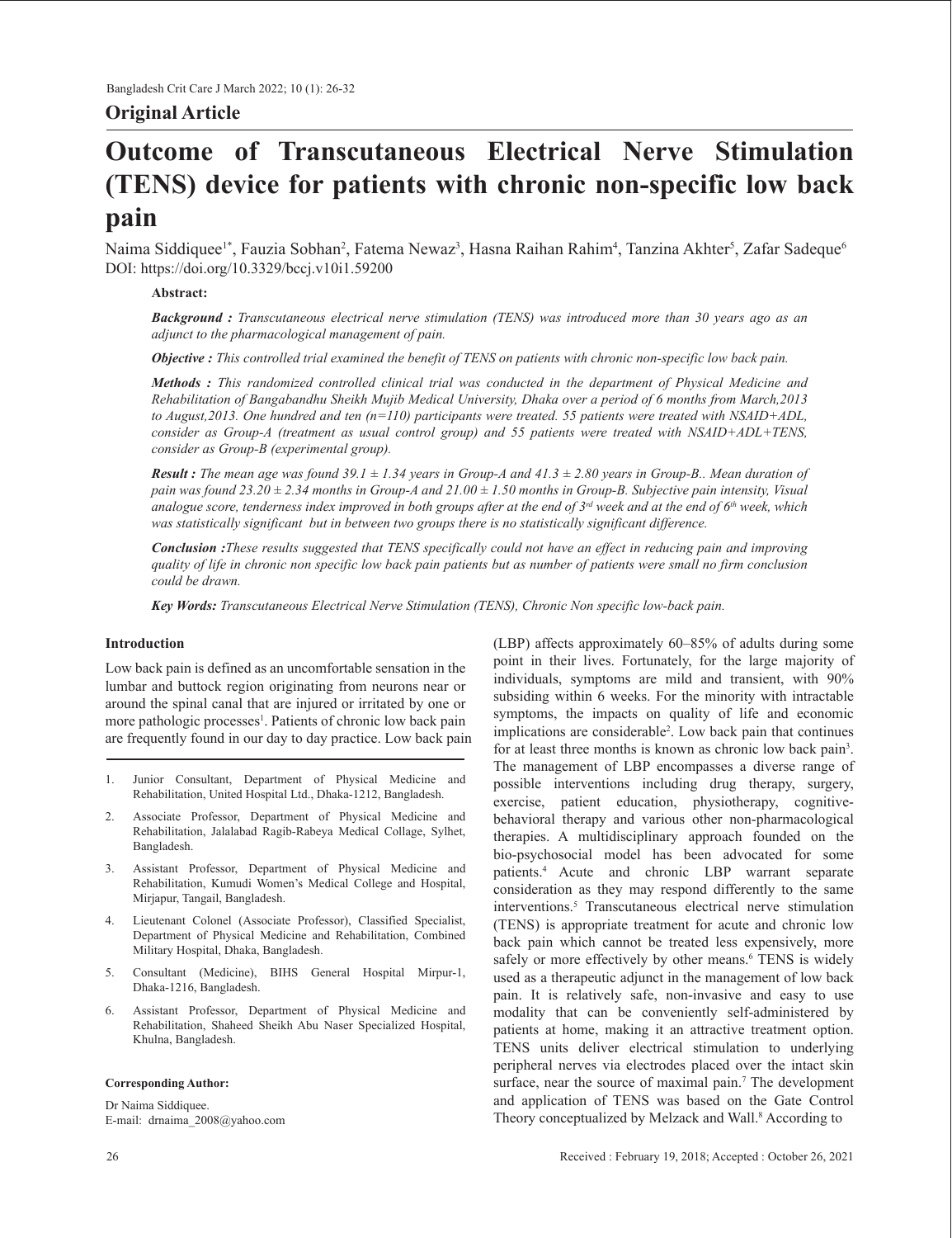this theory, the stimulation of large diameter, (A-beta) primary sensory afferents activates inhibitory interneurons in the sunbstantia gelatinosa of the spinal cord dorsal horn and, thereby, attenuates the transmission of nociceptive signals from small diameter A-delta and C fibers.<sup>8</sup> Supraspinal mechanisms involving the endogenous opioid system have also been described.9 The postulated effect of TENS is to " close the gate" and dampen the perception of pain.<sup>8</sup> Adverse reaction reported with TENS include skin irritation at the site of electrode placement.<sup>10</sup> TENS is contraindicated in patients with cardiac pacemakers due to the potential of interfering with pacemaker activity.8 The purpose of the study was conducted to evaluate the effects of Transcutaneous electrical nerve130 stimulation on patients with chronic nonspecific low back pain to decrease patients suffering thereby increasing working capacity. Few studies on chronic non specific low back pain were previously done in Bangladesh. But from those studies, easy and cost-effective treatment option could not be evaluated. So the research dates are needed to evaluate the cost-effective treatment option. Therefore, the present study has conducted to evaluate the effects of TENS on the patients of chronic non specific low back pain to make the treatment easy and cost-effective and to make the disabled patients in to working ones.

#### **Materials and Methods**

This was a randomized controlled clinical trial conducted at Bangabandhu Sheikh Mujib Medical University (BSMMU), Dhaka since March, 2013 to August, 2013 a total 118 patients were enrolled in random sapling method. Study population was selected in the Department of Physical Medicine and Rehabilitation (PMAR), BSMMU who was referred from different departments of the hospital and from the general practitioners outside the hospital. Subjects were selected purposively according to the availability of the patients who were fulfill the inclusion criteria and then randomly allocated in two groups (Group A and group B) by lottery. The patients were treated in the department of PM&R with TENS (low frequency 0.5 to 10Hz, high intensity, electrodes placed in paravertebral position) in low back region for 30 minutes 6 times/week for 6 weeks in Group-B and Non-steroidal anti-inflammatory drug (NSAID) & activities of daily living (ADL) are advised in both Group-A and B. NSAID is prescribed in form of Naproxen 250 mg twice daily orally along with ADL advice to both the groups. The therapeutic procedures were executed by the same physiotherapist in the department and advice to continue at home.

Inclusion criteria are a) Patients of both sexes from 18-65 years, b) Individuals who had low back pain for >3months. c) Patients able to complete questionnaire, d) Preferably residents of Dhaka City who are able to attend for follow-up. Exclusion criteria are the following.

- Duration of Pain < 3 moths.
- Individuals who were receiving treatment for their pain with another method at the same time, except for medicine.
- Pregnant women.
- Patients who had undergone vertebral column surgery (less than 3 months before the time of this study).
- Individuals with contraindication against electro therapy, such as skin lesion, abnormal sensitivity, infections & blood diseases, heart pacemakers or inability to answer questionnaire.
- Patients with fibromyalgia.
- Individuals with psychiatric problems.
- Individuals who refused to participate or were unwilling to follow a protocol lasting for two weeks.

Main outcome variables include demographic variables like Age, Sex, Marital Status, Occupation, Socio Economic Condition, baseline clinical and laboratory parameters in first visit.

Out Come measure variables also include, Subjective pain intensity score, Visual

Analogue Scale 11, Tenderness index, Disability due to pain, Spinal mobility index,

Oswestry disability Index<sup>12</sup> .

#### **Statistical analysis:-**

Data were processed and analyzed using computer software SPSS (Statistical Package for Social Science). The test statistics used were descriptive statistics, Chi-square  $(X^2)$  and F-test (Analysis of variance) Test Level of significance was set at 0.05 and P<0.05 was considered significant.

#### **Results**

Figure 1 and 2 respectively show the age and sex distribution of groups A & B of the study population.







Figure 3 and Fig 4 respectively show distribution of marital status of the patients and socio economic condition of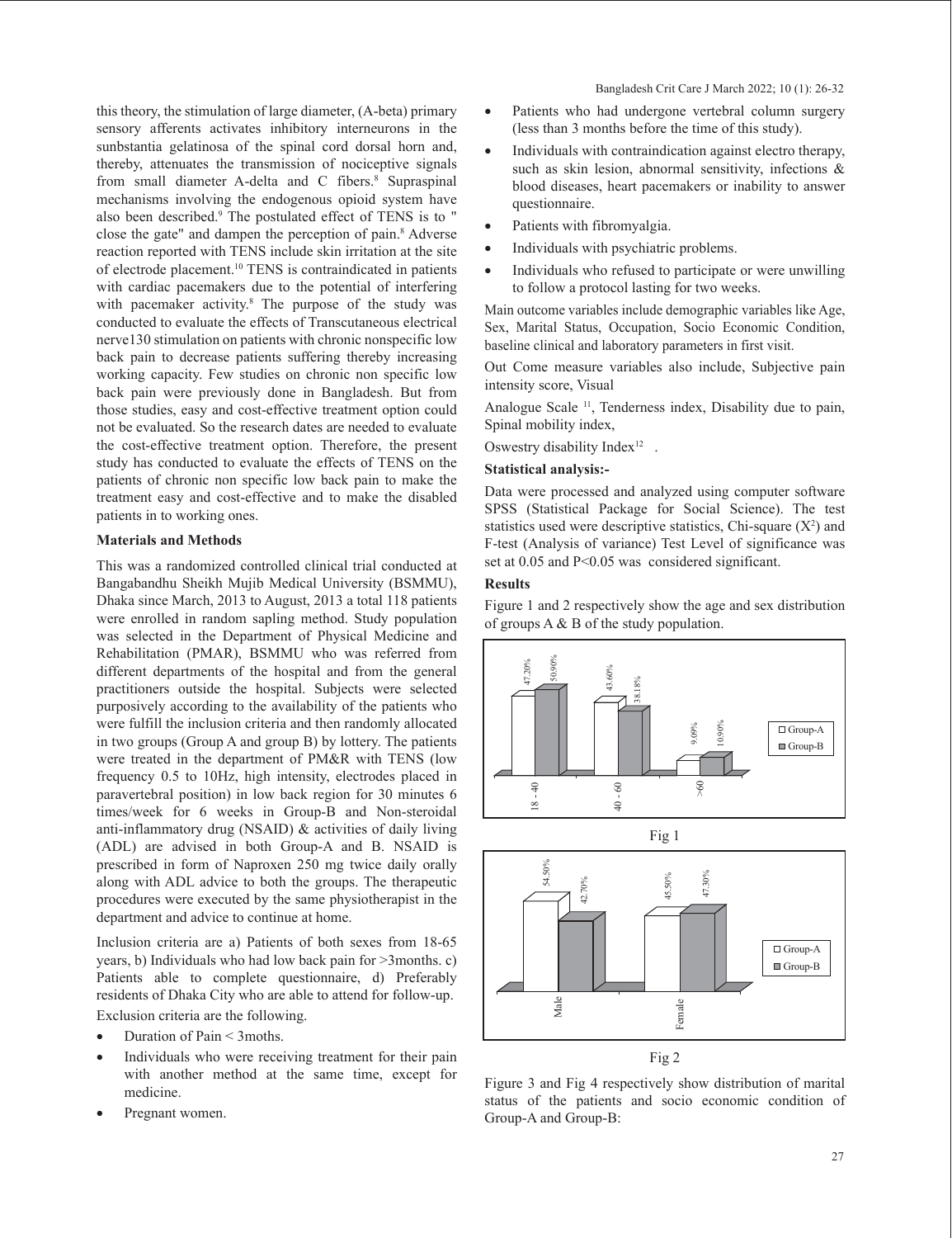







Figure 5 shows distribution of the occupation of the patients of Group-A and Group-B:





## Table: 1 shows baseline clinical criteria during the first attendance of the subjects

| 63.60%<br>36.40%<br>32.70%<br>Married<br>Unnarried<br>Fig 3<br>72.70%<br>69.09%<br>23.60%<br>21.80%<br>$7.20\%$<br>$5.45\%$<br>Middle<br>Lower<br>Upper | 25.00%<br>20.00%<br>12.70%<br>$\blacksquare$ Group-A<br>$10.90\%$<br>15.00%<br>$\Box$ Group-B<br>$10.00\%$<br>5.00%<br>$0.00\%$<br>Service<br>Business<br>$\blacksquare$ Group-A<br>$\Box$ Group-B | of Group-A and Group-B:<br>$21.80\%$<br>$23.60\%$<br>12.70%<br>10.90%<br>12.70%<br>10.09%<br>$9.09\%$<br>7.27%<br>7.27%<br>$5.45\%$<br>$\blacksquare$ Group-A<br>5.45%<br>.63%<br>$\Box$ Group-B<br>Driver<br>$\begin{array}{c} \text{Home} \\ \text{maker} \end{array}$<br>$_{\rm Nurse}$<br>Day<br>Laboror<br>Student<br>Teacher<br>Others<br>Fig 5 |
|---------------------------------------------------------------------------------------------------------------------------------------------------------|----------------------------------------------------------------------------------------------------------------------------------------------------------------------------------------------------|-------------------------------------------------------------------------------------------------------------------------------------------------------------------------------------------------------------------------------------------------------------------------------------------------------------------------------------------------------|
|                                                                                                                                                         |                                                                                                                                                                                                    |                                                                                                                                                                                                                                                                                                                                                       |
| Fig 4                                                                                                                                                   | Table: 1 shows baseline clinical criteria during the first attendance of the subjects<br>Table 1                                                                                                   |                                                                                                                                                                                                                                                                                                                                                       |
| <b>Parameters</b>                                                                                                                                       | <b>Group A</b><br>$(n=55)$                                                                                                                                                                         | <b>Group B</b><br>$(n=55)$                                                                                                                                                                                                                                                                                                                            |
| Duration of pain days                                                                                                                                   | $23.2 \pm 2.34$                                                                                                                                                                                    | $21.0 \pm 1.50$                                                                                                                                                                                                                                                                                                                                       |
| Height (inch)                                                                                                                                           | $62.22 \pm 2.55$                                                                                                                                                                                   | $63.24 \pm 3.15$                                                                                                                                                                                                                                                                                                                                      |
| Weight (kg)                                                                                                                                             | $57.20 \pm 10.32$                                                                                                                                                                                  | $58.58 \pm 10.75$                                                                                                                                                                                                                                                                                                                                     |
| Pulse/min                                                                                                                                               | $73.25 \pm 4.73$                                                                                                                                                                                   | $74.56 \pm 4.64$                                                                                                                                                                                                                                                                                                                                      |
| Systolic blood pressure (mmHg)                                                                                                                          | $122.35 \pm 9.13$                                                                                                                                                                                  | $117.10 \pm 10.09$                                                                                                                                                                                                                                                                                                                                    |
| Diastolic blood pressure (mmHg)                                                                                                                         | $77.91 \pm 6.23$                                                                                                                                                                                   | $74.43 \pm 4.50$                                                                                                                                                                                                                                                                                                                                      |
| Hemoglobin (g/dL)                                                                                                                                       | $11.12\pm1.65$                                                                                                                                                                                     | $12.05 \pm 1.42$                                                                                                                                                                                                                                                                                                                                      |
| ESR mm1st hr                                                                                                                                            | $17.23\pm7.55$                                                                                                                                                                                     | $19.35 \pm 9.42$                                                                                                                                                                                                                                                                                                                                      |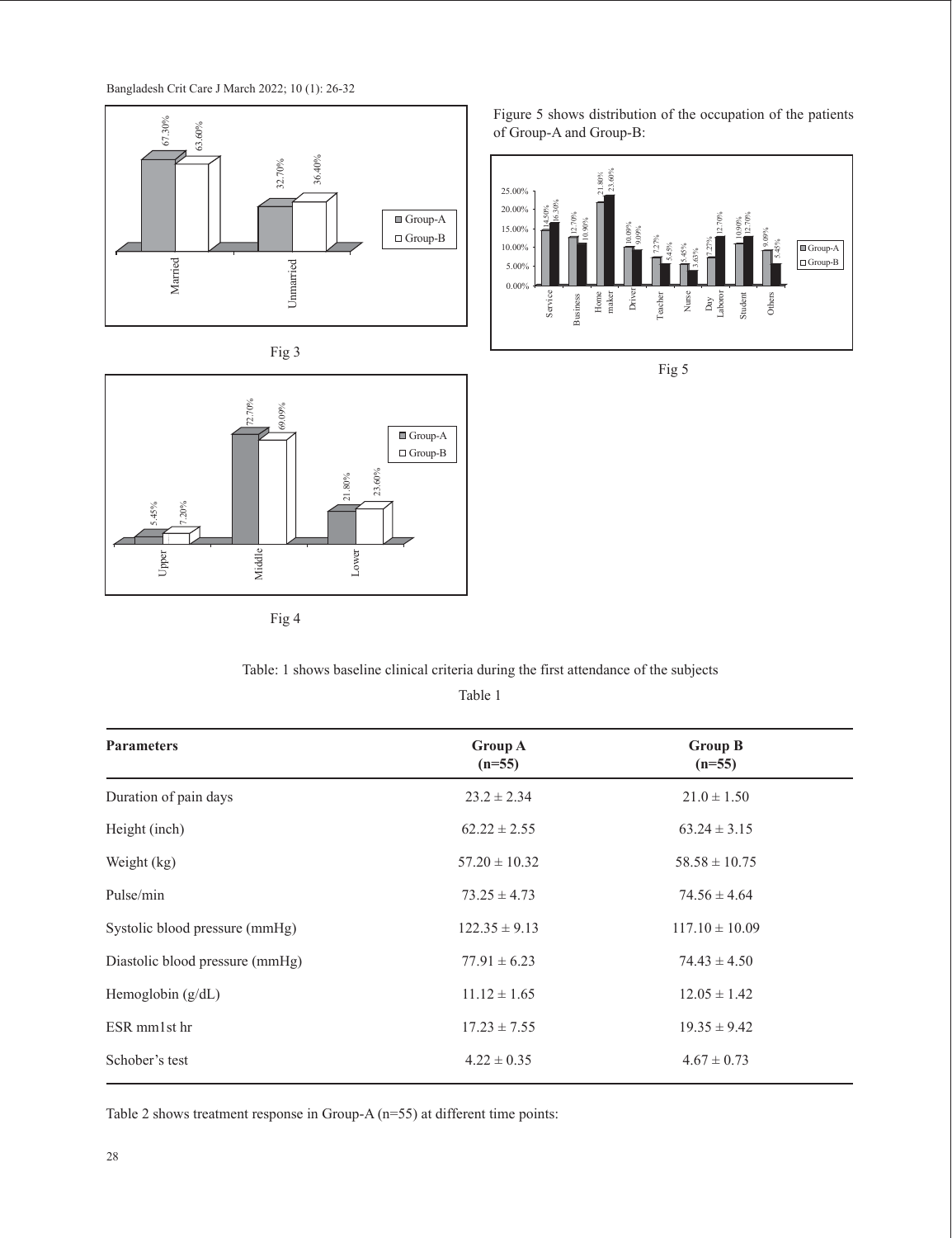Bangladesh Crit Care J March 2022; 10 (1): 26-32

|                               | Mean $\pm$ SD                          | 95% confidence interval | <b>Significance</b><br>$(2-tailed)$ |
|-------------------------------|----------------------------------------|-------------------------|-------------------------------------|
| (a) Subjective pain intensity |                                        |                         |                                     |
| $W_0$ vs $W_3$                | $2.24 + 0.543$ vs $1.53 + 0.504$       | $0.55$ to $0.87$        | 0.000                               |
| $W_0$ vs $W_6$                | $2.24 + 0.543$ vs $1.07 + 0.634$       | $0.99$ to 1.33          | 0.000                               |
| (b) Pain Scale (VAS)          |                                        |                         |                                     |
| $W_0$ vs $W_3$                | $7.82 \pm 0.696$ vs $5.62 \pm 0.757$   | 1.93 to 2.47            | 0.000                               |
| $W_0$ vs $W_6$                | $7.82 \pm 0.696$ vs $4.02 \pm 0.805$   | 3.52 to 4.08            | 0.000                               |
| (c) Tenderness index          |                                        |                         |                                     |
| $W_0$ vs $W_3$                | $1.42 \pm 0.599$ vs $0.95 \pm 0.524$   | $0.33$ to $0.62$        | 0.000                               |
| $W_0$ vs $W_6$                | $1.42 + 0.599$ vs $0.69 + 0.573$       | $0.58$ to $0.88$        | 0.000                               |
| (d) Disability due to pain    |                                        |                         |                                     |
| $W_0$ vs $W_3$                | $0.93 \pm 0.262$ vs $0.56 \pm 0.501$   | $0.23$ to $0.49$        | 0.000                               |
| $W_0$ vs $W_6$                | $0.93 \pm 0.262$ vs $0.33 \pm 0.474$   | $0.47$ to $0.73$        | 0.000                               |
| (e) Spinal mobility index     |                                        |                         |                                     |
| $W_0$ vs $W_3$                | $6.09 + 0.290$ vs $6.53 + 0.504$       | $0.57$ to $0.30$        | 0.000                               |
| $W_0$ vs $W_6$                | $6.09 + 0.290$ vs $6.80 + 0.404$       | $0.84$ to $0.57$        | 0.000                               |
| (f) Oswestry disability index |                                        |                         |                                     |
| $W_0$ vs $W_3$                | $29.96 \pm 4.082$ vs $25.33 \pm 4.155$ | 3.92 to 5.35            | 0.000                               |
| $W_0$ vs $W_6$                | $29.96 + 4.1082$ vs $22.60 + 4.605$    | 6.51 to 8.21            | 0.000                               |

Table 2

 $W^0$  means before start of first week of treatment,  $W^1$  to  $W^6$  means post treatment week 1 to 6 respectively.

Fifty Five patients were included in Group-A and all of them regularly took the treatment allocated to them. Based on subjective pain intensity, visual analogous scale, tenderness index for chronic non specific low back pain pretreatment and post treatment data were compared statistically. There was significant improvement after treatment in Group-A. In respect to time point improvement, marked improvement started to occur after 3<sup>rd</sup> week i.e. visual analogue scale at pretreatment score vs. at the end of 3<sup>rd</sup> week score (W<sub>3</sub>) was 7.82  $\pm$  0.696 vs 5.62  $\pm$  0.757 (P=0, 95% CI= 1.93 to 2.47). Based on disability due to pain, spinal mobility index, Oswestry disability index for chronic non specific low back pain pretreatment and post treatment data were compared statistically. There was significant improvement after treatment in Group-A. In respect to time point improvement, marked improvement started to occur after 3rd week i.e. Oswestry disability index at pretreatment score vs. at the end of 3rd week score (W<sub>3</sub>) was 29.96  $\pm$  4.082 vs. 25.33  $\pm$  4.155 (P=0, 95% CI=3.92 to 5.35). The improvement gradually increased day by day and after the end of treatment significant improvement was found in our study.

 $T<sub>11</sub>$ 

Table 3 shows treatment response in Group-B (n=55) at different time points:

| rable 5                       |                                      |                         |                              |
|-------------------------------|--------------------------------------|-------------------------|------------------------------|
|                               | Mean $\pm$ SD                        | 95% confidence interval | Significance<br>$(2-tailed)$ |
| (a) Subjective pain intensity |                                      |                         |                              |
| $W_0$ vs $W_3$                | $2.27 + 0.592$ vs $1.42 + 0.534$     | $0.69$ to $1.01$        | 0.000                        |
| $W_0$ vs $W_6$                | $2.27 + 0.592$ vs $1.15 + 0.678$     | $0.95$ to $1.30$        | 0.000                        |
| (b) Pain Scale (VAS)          |                                      |                         |                              |
| $W_0$ vs $W_3$                | $8.02 + 0.707$ vs $5.56 + 0.714$     | 2.23 to 2.67            | 0.000                        |
| $W_0$ vs $W_6$                | $8.02 + 0.707$ vs $3.95 + 0.731$     | 3.85 to 4.29            | 0.000                        |
| (c) Tenderness index          |                                      |                         |                              |
| $W_0$ vs $W_3$                | $1.51 + 0.690$ vs $0.96 + 0.429$     | $0.39$ to $0.70$        | 0.000                        |
| $W_0$ vs $W_6$                | $1.51 + 0.690$ vs $0.78 + 0.567$     | $0.57$ to $0.89$        | 0.000                        |
| (d) Disability due to pain    |                                      |                         |                              |
| $W_0$ vs $W_3$                | $0.93 + 0.262$ vs $0.44 + 0.501$     | $0.35$ to $0.63$        | 0.000                        |
| $W_0$ vs $W_6$                | $0.93 + 0.262$ vs $0.25 + 0.440$     | $0.54 \text{ to } 0.80$ | 0.000                        |
| (e) Spinal mobility index     |                                      |                         |                              |
| $W_0$ vs $W_3$                | $6.11 \pm 0.315$ vs $6.65 \pm 0.480$ | $0.68$ to $0.41$        | 0.000                        |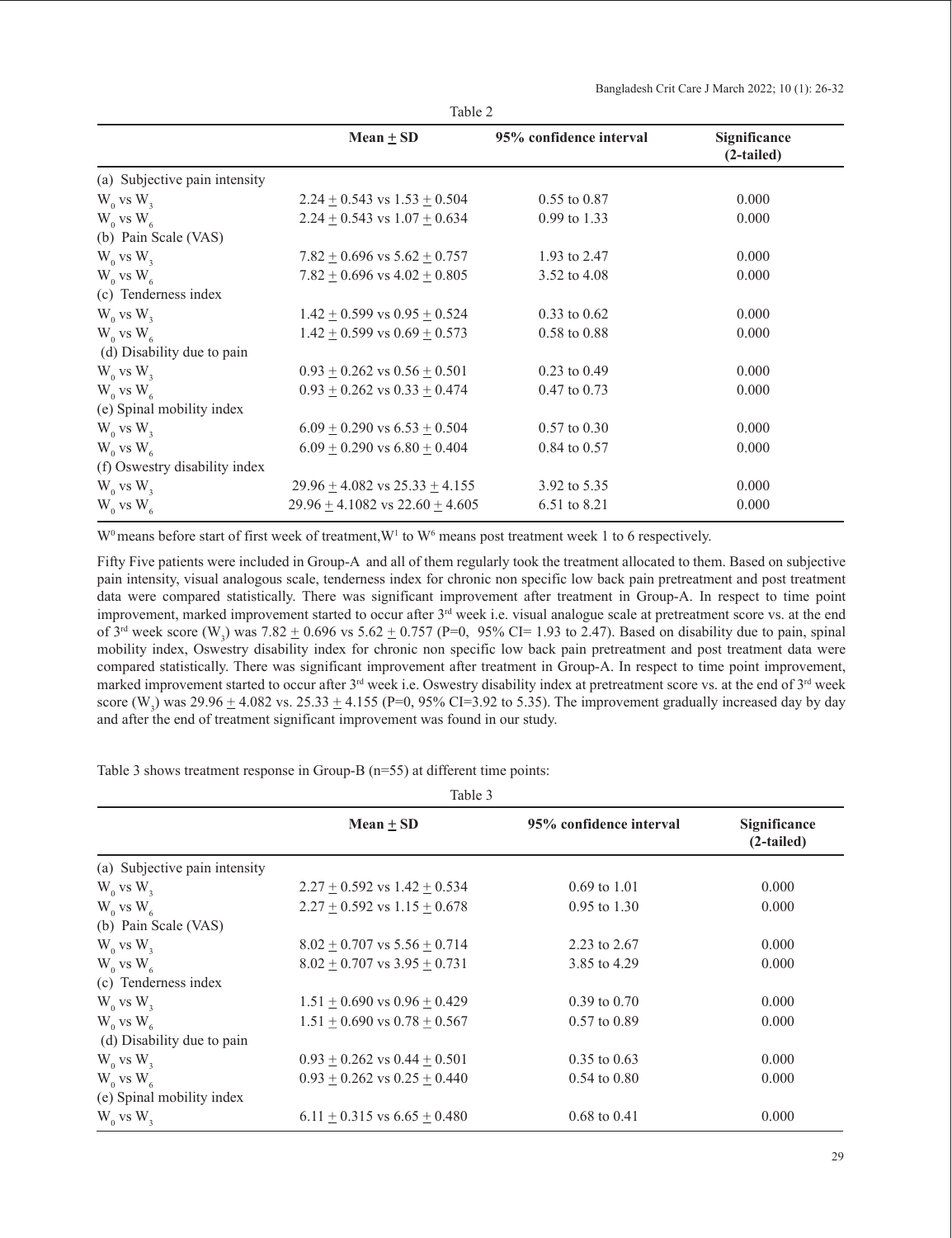Bangladesh Crit Care J March 2022; 10 (1): 26-32

| $6.11 + 0.315$ vs $6.75 + 0.440$   | $0.77$ to $0.51$ | 0.000 |
|------------------------------------|------------------|-------|
|                                    |                  |       |
| $30.84 + 3.299$ vs $26.36 + 3.822$ | 3.68 to 5.26     | 0.000 |
| $30.84 + 3.299$ vs $23.55 + 3.971$ | 6.44 to 8.14     | 0.000 |
|                                    |                  |       |

Fifty Five patients were included in Group-B and all of them regularly took the treatment allocated to them. Based on subjective pain intensity, visual analogous scale, tenderness index for chronic non specific low back pain pretreatment and post treatment data were compared statistically. In respect to time point improvement, marked improvement started to occur after 3<sup>rd</sup> week i.e. visual analogue scale at pretreatment score vs. at the end of 3<sup>rd</sup> week score (W<sub>3</sub>) was  $8.02 \pm 0.707$  vs  $5.56 \pm 0.714$  (P=0, 95% CI= 2.23 to 2.67). Based on disability due to pain, spinal mobility index, Oswestry disability index for chronic non specific low back pain pretreatment and post treatment data were compared statistically. There was significant improvement after treatment in Group-B. In respect to time point improvement, marked improvement started to occur after  $3<sup>rd</sup>$  week i.e. Oswestry disability index at pretreatment score vs. at the end of 3<sup>rd</sup> week score (W<sub>3</sub>) was  $30.84 \pm 3.299$  vs  $26.36 \pm 3.822$  (P=0, 95% CI=3.68 to 5.26). The improvement gradually increased day by day and after the end of treatment significant improvement was found in our study.

 $T = 11 - 4$ 

Table 4 shows comparison of outcome variables between Group-A & Group-B in different time points:

| rable 4                                  |                                        |                         |                              |
|------------------------------------------|----------------------------------------|-------------------------|------------------------------|
|                                          | Mean $\pm$ SD                          | 95% confidence interval | Significance<br>$(2-tailed)$ |
| (a) Subjective pain intensity            |                                        |                         |                              |
| $W_0 A$ vs $W_0 B$                       | $2.24 \pm 0.543$ vs $2.27 \pm 0.592$   | $0.23$ to $0.16$        | 0.709                        |
| $W$ , A vs $W$ , B                       | $1.53 \pm 0.504$ vs $1.42 \pm 0.534$   | $0.08$ to $0.29\,$      | 0.243                        |
| $W_6A$ vs $W_6B$                         | $1.07 \pm 0.634$ vs $1.15 \pm 0.678$   | $0.34$ to $0.20$        | 0.591                        |
| (b) Pain Scale (VAS)                     |                                        |                         |                              |
| $W_0 A vs W_0 B$                         | $7.82 \pm 0.696$ vs $8.02 \pm 0.707$   | $0.46$ to $0.06$        | 0.132                        |
| $W$ <sub>3</sub> A vs $W$ <sub>3</sub> B | $5.62 \pm 0.757$ vs $5.56 \pm 0.714$   | 0.20 to 0.31            | 0.672                        |
| $W_6A$ vs $W_6B$                         | $4.02 \pm 0.805$ vs $3.95 \pm 0.731$   | $0.18$ to $0.32$        | 0.560                        |
| (c) Tenderness index                     |                                        |                         |                              |
| $W_0 A$ vs $W_0 B$                       | $1.42 \pm 0.599$ vs $1.51 \pm 0.690$   | $0.30$ to $0.12\,$      | 0.389                        |
| $W$ <sub>3</sub> A vs $W$ <sub>3</sub> B | $0.95 \pm 0.524$ vs $0.96 \pm 0.429$   | $0.20$ to $0.17$        | 0.0844                       |
| $W_6A$ vs $W_6B$                         | $0.69 \pm 0.573$ vs $0.78 \pm 0.567$   | $0.33$ to $0.15$        | 0.451                        |
| (d) Disability due to pain               |                                        |                         |                              |
| $W_0 A$ vs $W_0 B$                       | $0.93 \pm 0.262$ vs $0.93 \pm 0.262$   | $0.09$ to $0.09$        | 1.000                        |
| $W$ <sub>3</sub> A vs $W$ <sub>3</sub> B | $0.56 \pm 0.501$ vs $0.44 \pm 0.501$   | $0.05$ to $0.30\,$      | 0.146                        |
| $W_6A$ vs $W_6B$                         | $0.33 \pm 0.474$ vs $0.25 \pm 0.440$   | $0.08$ to $0.23$        | 0.350                        |
| (e) Spinal mobility index                |                                        |                         |                              |
| $W_0 A vs W_0 B$                         | $6.09 \pm 0.290$ vs $6.11 \pm 0.315$   | $0.13$ to $0.09$        | 0.742                        |
| $W$ , A vs $W$ , B                       | $6.53 \pm 0.504$ vs $6.65 \pm 0.480$   | $0.31$ to $0.05$        | 0.164                        |
| $W_6A$ vs $W_6B$                         | $6.80 \pm 0.404$ vs $6.75 \pm 0.440$   | $0.77$ to $0.21$        | 0.472                        |
| (f) Oswestry disability index            |                                        |                         |                              |
| $W_0 A vs W_0 B$                         | $29.96 \pm 4.082$ vs $30.84 \pm 3.299$ | 2.40 to 0.65            | 0.257                        |
| $W$ <sub>3</sub> A vs $W$ <sub>3</sub> B | $25.33 \pm 4.155$ vs $26.36 \pm 3.822$ | 2.69 to 0.62            | 0.214                        |
| $W_6A$ vs $W_6B$                         | $22.60 \pm 4.605$ vs $23.55 \pm 3.971$ | 2.82 to 0.93            | 0.316                        |
|                                          |                                        |                         |                              |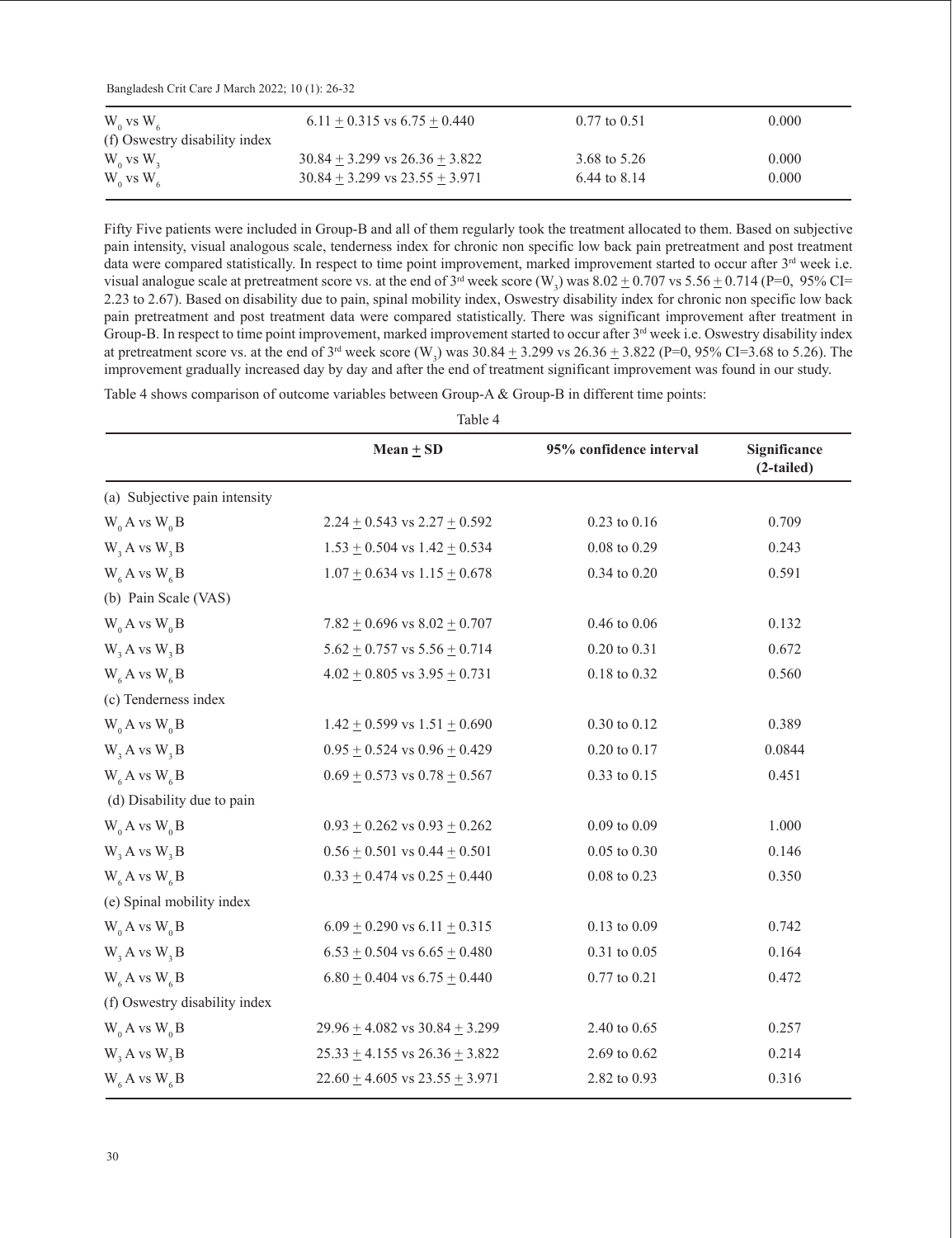Though highly significant improvement (P<0.005) were observed throughout the whole treatment period in individual group (Table 2 and Table 3), the difference of improvement between the groups were not found to be significant (Table 4).

#### **Discussion**

In our study mean age in Group-A was 39.1±1.34 and 41.3±2.8 in Group-B. The mean age difference was all most similar between two groups. Internationally chronic non specific low back pain can begin in person as young as twenty years and increases as age advances<sup>13</sup>. The mean age was found 42.2 years by Shakoor MA et  $al<sup>14</sup>$  and it was almost similar to our study.

In our study it was observed that male was predominant in both groups, which was 54.4% percent in Group-A and 52.7% in Group-B the difference was not significant  $(P>0.05)$ between two groups. Similarly Mathur et al<sup>15</sup> found male predominance where the author found male to female ratio was  $1.1 = 1$  in another study Borman, Keskin and Bodur<sup>11</sup> found male to female ratio was  $1=1.6$  and  $1=2.5$  in Group-A and Group-B respectively. But in large epidemiological studies no statistically significant difference exists between male and female. The above findings are consistent with the study.

In our study it was observed that most of the patients were mostly house wives (21.8% and 40.0%) in both groups. Bormin, Keskin and Bodur<sup>13</sup> showed 38.1% and 61.9% patients in Group-A and Group-B respectively were employed. Home maker was 43.1% in Group-A and 14.35 in Group-B.

Moyeenuzzaman et al<sup>16</sup> found 15% housewives, 24% students, 19% service holders, 13% farmers, 11% Workers. Sakoor et al<sup>14</sup> in a study conducted with 102 patients in BSMMU found that most of the patients were housewives (58.8%). This findings are consistent with the present study because the in our country, the housewives perform nearly repetitive, lifting and bending<sup>17</sup> In furnishing their household activities like washing, floor moping, cooking, cutting things in an uncomfortable squatting position. These may lead to recurrent rotational strain causing low back pain.

In our study, it was observed that majority patients came from middle class followed by poor family. Poor people in our country have to do heavy works which includes repetitive twisting, bending, heavy weight lifting etc. In addition they do not have enough money to manage balanced diet and proper medication in early stage of disease which increase the incidence of chronic illness. Interestingly few patients were attended from each group. This is due to our public heath service with recent notable improvement still count reach the satisfactory label. Rich people usually take treatment from private clinic and from private doctors but the poor and middle class people do not have enough money to take treatment from private sector and these two groups comprise most of study population. Shakoor et al<sup>14</sup> in as study with patients with chronic low back pain that maximum patients were from middle socio-economic group. So the above findings are consistent with the present study.

In this study, mean duration of pain was found  $23.2\pm2.34$ months in Group-A and 21.0±1.5 moths in Group-B the different were not statistically significant (P>0.05) between two groups Borman, Keskin and Bodur<sup>13</sup> showed the mean duration of low back pain  $34.09 \pm 14.1$  months and  $27 \pm 19.5$ months in Group-A and Group-B respectively. Almost similar observations were also made by shimada et al<sup>18</sup>, Emery et al<sup>19</sup> and Kraamer<sup>20</sup>.

In our study it was observed that all the variable individually improved in Group-A and Group-B but these are not statistically significant in between two groups VAS were better in patient who took TENS than in those who did not but these difference was not statistically significant. The VAS of the patients according to the status of Deyo et al<sup>10</sup>. Subjective pain intensity, tenderness index improved in both the groups and statistically significant but in between the groups these are not statistically significant. These two scores were according to the status of continuing with Deyo et al<sup>10</sup>. Disability due to pain and spinal mobility index - both the variables improved at the end of week 3 and week 6 and statistically significant  $(P<0.05)$  Deyo et al<sup>10</sup> showed all most similar observation.

The measurement of disability is an important component of the management of patients with chronic low back pain, as the physical performance of patients with low back pain is obviously different from that in patients with other clinical pain syndromes<sup>21</sup>. No statistically significant difference was observed between two groups regarding the Oswestry disability questionnaire score<sup>12</sup>.

#### **Conclusion**

The number of the patients was small and there were some limitations of the trial. Therefore, no firm conclusion could be drawn. The information collected need verification by large long-term follow up studies. Considering the information gathered from this study, In treating the patients in Group-A and Group-B there is significant improvement individually in both the groups and that is statistically significant but when comparison is done between Group-A and Group-B there is no statistical significant difference is found.

The study was not without limitation. Study time was short. Sample size was small. The study involved one center only. Larger number of study subjects involving several centers would give more credible results.

#### **References**

- 1. Ahmed, MS., Shakoor, MA., Khan, AA. Evaluation of the effects of shortwave diathermy in patients with chronic low back pain Bangladesh Med Res Counc Bull. 2009; 35: 18-20.
- 2. Kimberley, M., David, EF. Lumbar spondylosis: clinical presentation and treatment approaches. Curr Rev Musculoskelet Med. 2009; 2(2): 94–104.
- 3. Merskey, H., Bogduk, N. Descriptions of chronic pain syndromes and definition of pain terms. 2<sup>nd</sup> edn. Seattle (WA): Task Force on Taxonomy of the International Association for the Study of Pain, IASP Press. 1994.